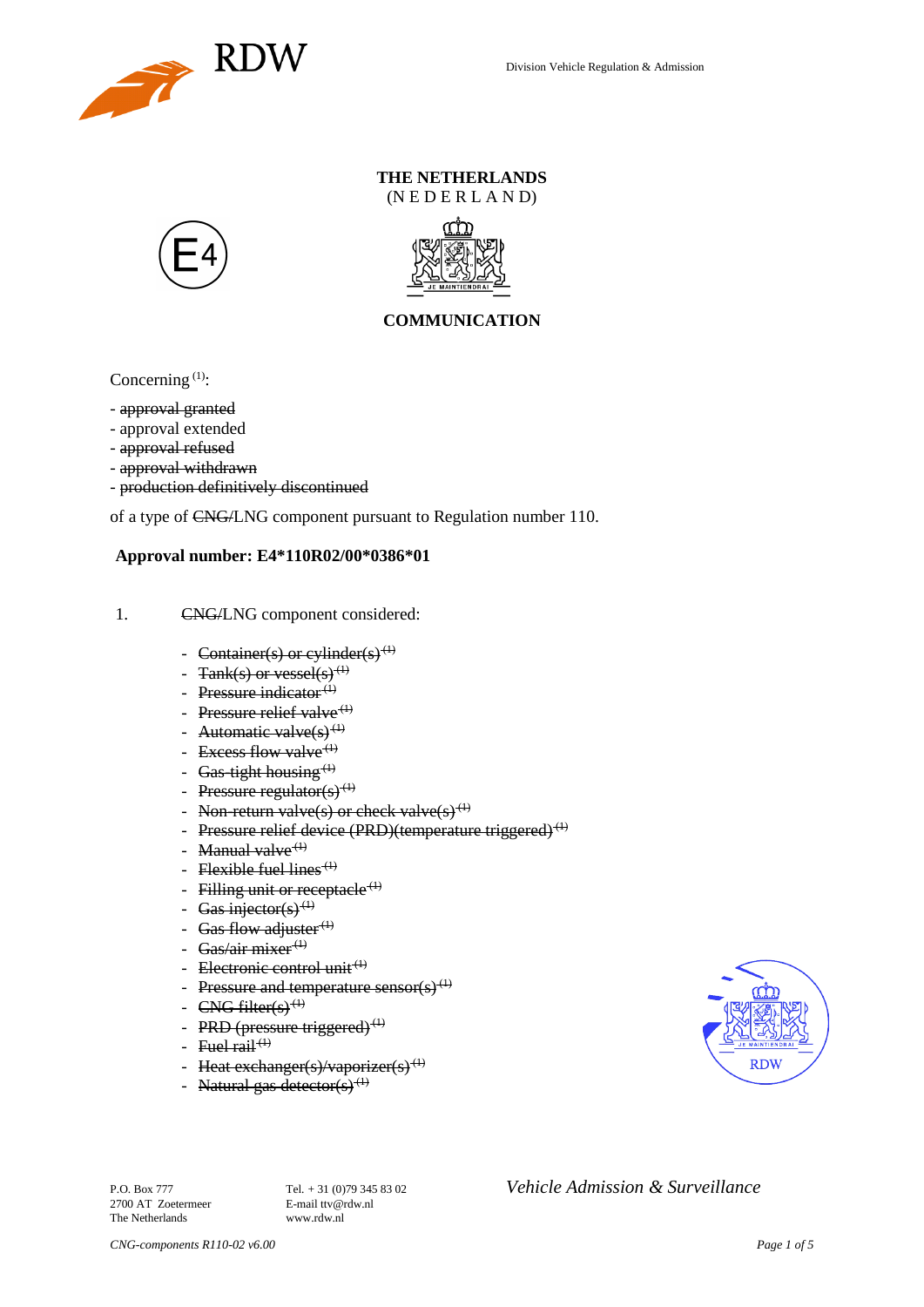- LNG filling receptacle(s)<sup>(1)</sup>
- LNG pressure control regulator(s)<sup>(1)</sup>
- LNG pressure and/or temperature sensor(s)<sup> $(1)$ </sup>
- LNG manual valve $(s)$ <sup>(1)</sup>
- LNG automatic valve $(s)$ <sup>(1)</sup>
- LNG non-return valve $(s)$ <sup>(1)</sup>
- LNG pressure relief valve $(s)$ <sup>(1)</sup>
- LNG excess flow valve(s)<sup>(1)</sup>
- LNG fuel pump $(s)$ <sup> $(1)$ </sup>

-

- 2. Trade name or mark : Pressure control regulator RGXXX series 3. Manufacturer's name and address : Engineered Controls International LLC 100 RegO Drive 27244 Elon, North Carolina United States of America 4. If applicable, name and address of manufacturer's representative : 5. Submitted for approval on : October 2014 6. Technical service responsible for conducting approval tests : Kiwa Nederland B.V. P.O. Box 137 7300 AC Apeldoorn The Netherlands 7. Date of report issued by that service  $\therefore$  January 30<sup>th</sup> 2018 8. Number of report issued by that service : 141201283 180101485 9. Approval : granted/refused/extended/withdrawn<sup>(1)</sup> 10. Reason(s) of extension (if applicable) : The currently homologated LNG Pressure control regulator RGXXX series is updated to the latest Supplement version of the ECE Regulation 110 11. Place : Zoetermeer 12. Date :  $: 13 - FEB - 2018$ 13. Signature : .<br>R.F.R. Clement
- 14. The documents filed with the application or extension of approval can be obtained upon request.

l

<sup>(1)</sup> Strike out what does not apply.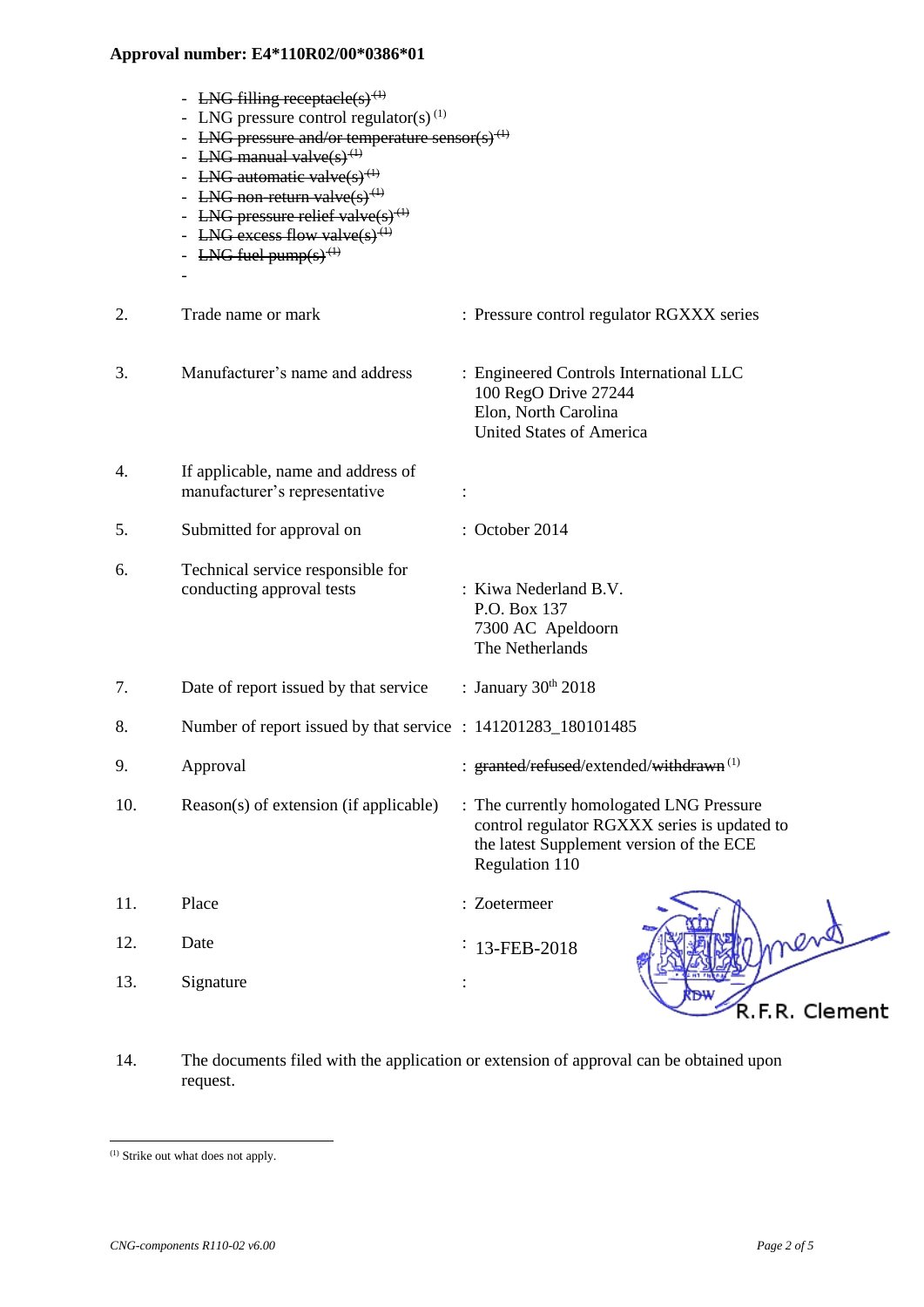## **ADDENDUM**

1. Additional information concerning the type approval of a type of CNG/LNG components pursuant to Regulation number 110.

| 1.1.<br>1.1.1.   | Natural Gas Storage System<br>Container(s) or cylinder(s) (for CNG system) |                |  |
|------------------|----------------------------------------------------------------------------|----------------|--|
|                  | 1.1.1.1. Dimensions                                                        |                |  |
|                  | 1.1.1.2. Material                                                          |                |  |
| 1.1.2.           | Tank(s) or vessel(s) (for LNG system)                                      |                |  |
|                  | $1.1.2.1.$ Capacity                                                        | $\vdots$       |  |
|                  | 1.1.2.2. Material                                                          |                |  |
| 1.2.             | Pressure indicator                                                         |                |  |
| 1.2.1.           | Working pressure(s) $(2)$                                                  |                |  |
| 1.2.2.           | Material                                                                   | $\vdots$       |  |
|                  |                                                                            |                |  |
| 1.3.             | Pressure relief valve (discharge valve)                                    |                |  |
| 1.3.1.           | Working pressure(s) $^{(2)}$                                               | $\vdots$       |  |
| 1.3.2.           | Material                                                                   |                |  |
| 1.4.             | Automatic valve(s)                                                         |                |  |
| 1.4.1.           | Working pressure(s) $^{(2)}$                                               | $\vdots$       |  |
| 1.4.2.           | Material                                                                   |                |  |
|                  |                                                                            |                |  |
| 1.5.             | Excess flow valve                                                          |                |  |
| 1.5.1.<br>1.5.2. | Working pressure(s) $^{(2)}$<br>Material                                   | $\ddot{\cdot}$ |  |
|                  |                                                                            |                |  |
| 1.6.             | Gas-tight housing                                                          |                |  |
| 1.6.1.           | Working pressure(s) $(2)$                                                  |                |  |
| 1.6.2.           | Material                                                                   |                |  |
| 1.7.             | Pressure regulator(s)                                                      |                |  |
| 1.7.1.           | Working pressure(s) <sup>(2)</sup>                                         | $\vdots$       |  |
| 1.7.2.           | Material                                                                   |                |  |
|                  |                                                                            |                |  |
| 1.8.             | Non-return valve $(s)$ or check valve $(s)$                                |                |  |
| 1.8.1.           | Working pressure(s) $^{(2)}$                                               | $\vdots$       |  |
| 1.8.2.           | Material                                                                   | $\vdots$       |  |
| 1.9.             | Pressure relief device (temperature triggered)                             |                |  |
| 1.9.1.           | Working pressure(s) $(2)$                                                  |                |  |
| 1.9.2.           | Material                                                                   |                |  |
|                  |                                                                            |                |  |
| 1.10.<br>1.10.1. | Manual valve<br>Working pressure(s) $^{(2)}$                               |                |  |
| 1.10.2.          | Material                                                                   | $\ddot{\cdot}$ |  |
|                  |                                                                            |                |  |
| 1.11.            | Flexible fuel lines                                                        |                |  |
| 1.11.1.          | Working pressure(s) $(2)$                                                  | $\ddot{\cdot}$ |  |
| 1.11.2.          | Material                                                                   |                |  |
|                  |                                                                            |                |  |

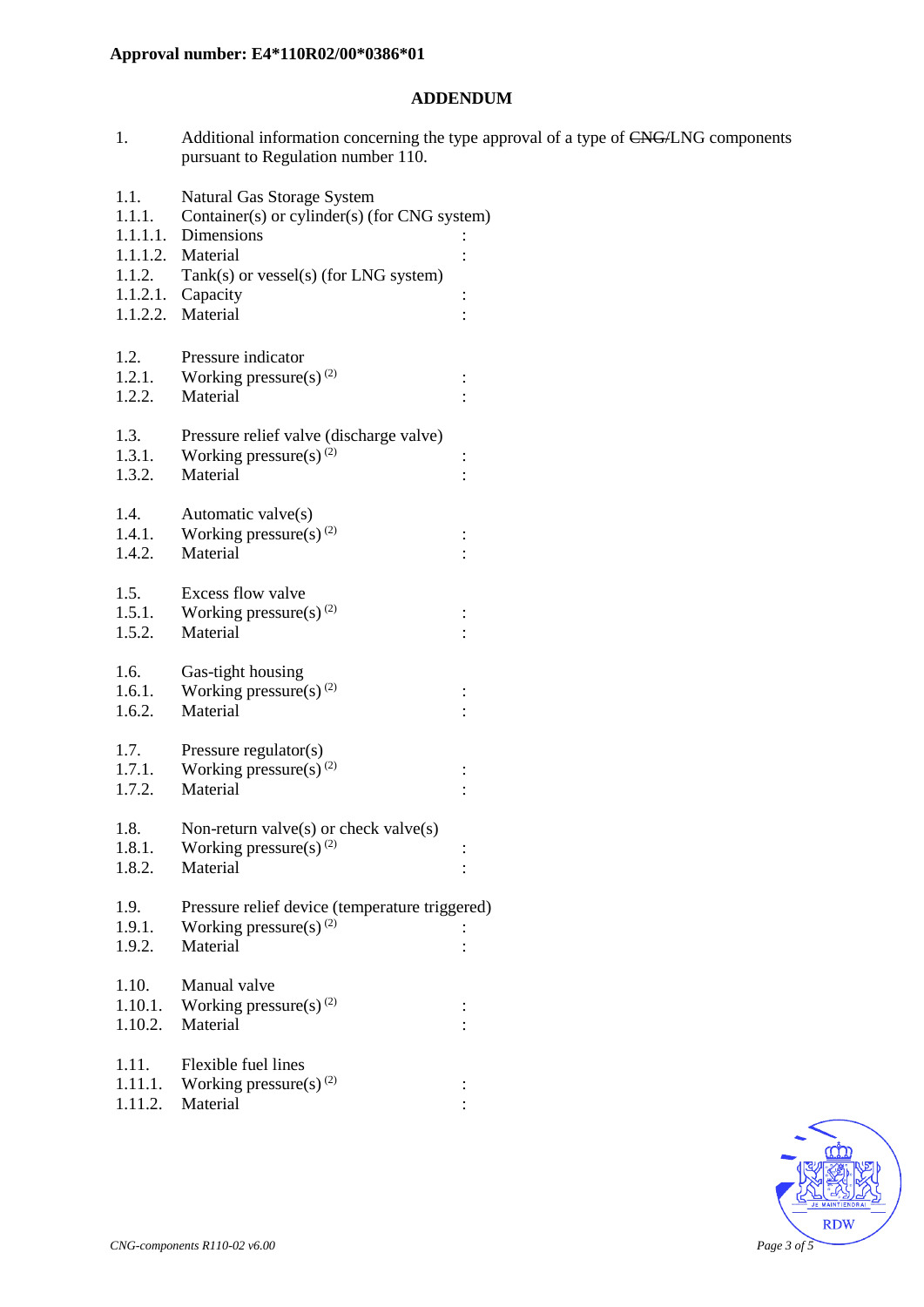|                             | 1.12. Filling unit or receptacle<br>1.12.1. Working pressure(s) <sup>(2)</sup><br>1.12.2. Material         |                                                                 |
|-----------------------------|------------------------------------------------------------------------------------------------------------|-----------------------------------------------------------------|
| 1.13.<br>1.13.2.            | Gas injector(s)<br>1.13.1. Working pressure(s) <sup>(2)</sup><br>Material                                  | $\ddot{\cdot}$                                                  |
| 1.14.                       | Gas flow adjuster<br>1.14.1. Working pressure(s) <sup>(2)</sup><br>1.14.2. Material                        | $\ddot{\cdot}$                                                  |
| 1.15.                       | Gas/air mixer<br>1.15.1. Working pressure(s) <sup>(2)</sup><br>1.15.2. Material                            | :                                                               |
|                             | 1.16. Electronic control unit<br>1.16.1. Basic software principles                                         | $\ddot{\cdot}$                                                  |
|                             | 1.17. Pressure and temperature sensor(s)<br>1.17.1. Working pressure(s) <sup>(2)</sup><br>1.17.2. Material |                                                                 |
| 1.18.2.                     | $1.18.$ CNG filter(s)<br>1.18.1. Working pressure(s) <sup>(2)</sup><br>Material                            |                                                                 |
| 1.19.<br>1.19.2.            | PRD (pressure triggered)<br>1.19.1. Working pressure(s) <sup>(2)</sup><br>Material                         | $\ddot{\cdot}$                                                  |
| 1.20.2.                     | $1.20.$ Fuel rail(s)<br>1.20.1. Working pressure(s) <sup>(2)</sup><br>Material                             |                                                                 |
| 1.21.<br>1.21.1.<br>1.21.2. | Heat Exchanger(s)/Vaporizer(s)<br>Working pressure(s) $^{(2)}$<br>Material                                 |                                                                 |
| 1.22.<br>1.22.1.<br>1.22.2. | Natural gas detector(s)<br>Working pressure(s) <sup>(2)</sup><br>Material                                  |                                                                 |
| 1.23.<br>1.23.1.<br>1.23.2. | $LNG$ filling receptacle $(s)$<br>Working pressure(s) <sup>(2)</sup><br>Material                           |                                                                 |
| 1.24.<br>1.24.1.<br>1.24.2. | $LNG$ pressure control regulator(s)<br>Working pressure(s) $(2)$<br>Material                               | : up to 2.24 MPa (22.4 bar)<br>: See report 141201283_180101485 |
| 1.25.<br>1.25.1.<br>1.25.2. | $LNG$ pressure and/or temperature sensor(s)<br>Working pressure(s) <sup>(2)</sup><br>Material              |                                                                 |